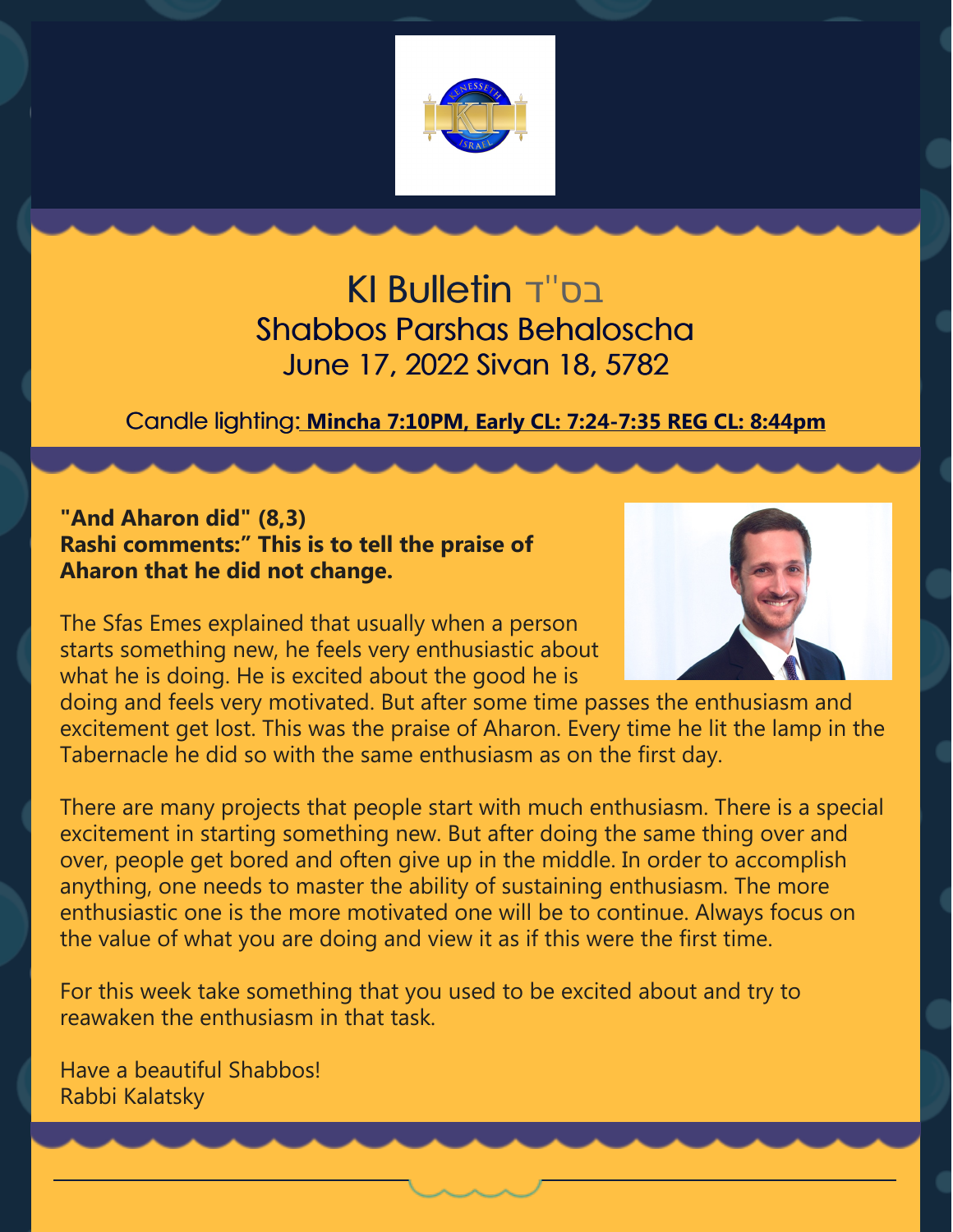

## **Fri Erev Shabbos Parshas Behaloscha June 17**

Shacharis 7 AM Early Mincha 7:10 PM CL 7:24-7:35 PM Regular CL 8:44 PM

## **Shabbos June 18**

Shacharis 8:45 AM Pirkei Avos 7:50 Mincha 8:30 PM Shabbos over 9:53 PM **Sunday June 19** Shacharis 8:30 AM Mincha 8:50 PM

**Monday- Thursday June 20-23** Shacharis 7 AM Mincha 8:50 PM

**Fri Erev Shabbos Parshas Shelach June 24** Shacharis 7 AM Early Mincha 7:10 PM CL 7:26-7:35 PM Regular CL 8:45 PM



Mazel tov to Moshe and Shira Tabbouche on the bris of their son Meir Shimshon! Mazel tov to the grandparents Didi & Tammy Tabbouche and Ira & Shunie Perlmuter! May they only see nachas from Meir Shimshon



Shalosh Seudos this shabbos is co-sponsored in **Honor and Memory of Cantor Noach Griver - HaRav Noach ben HaRav Chaim Yosef - by his Children Debbie and David Griver and Anonymously in Leil nishmas Avraham Naftali ben Kalman Reuvain.**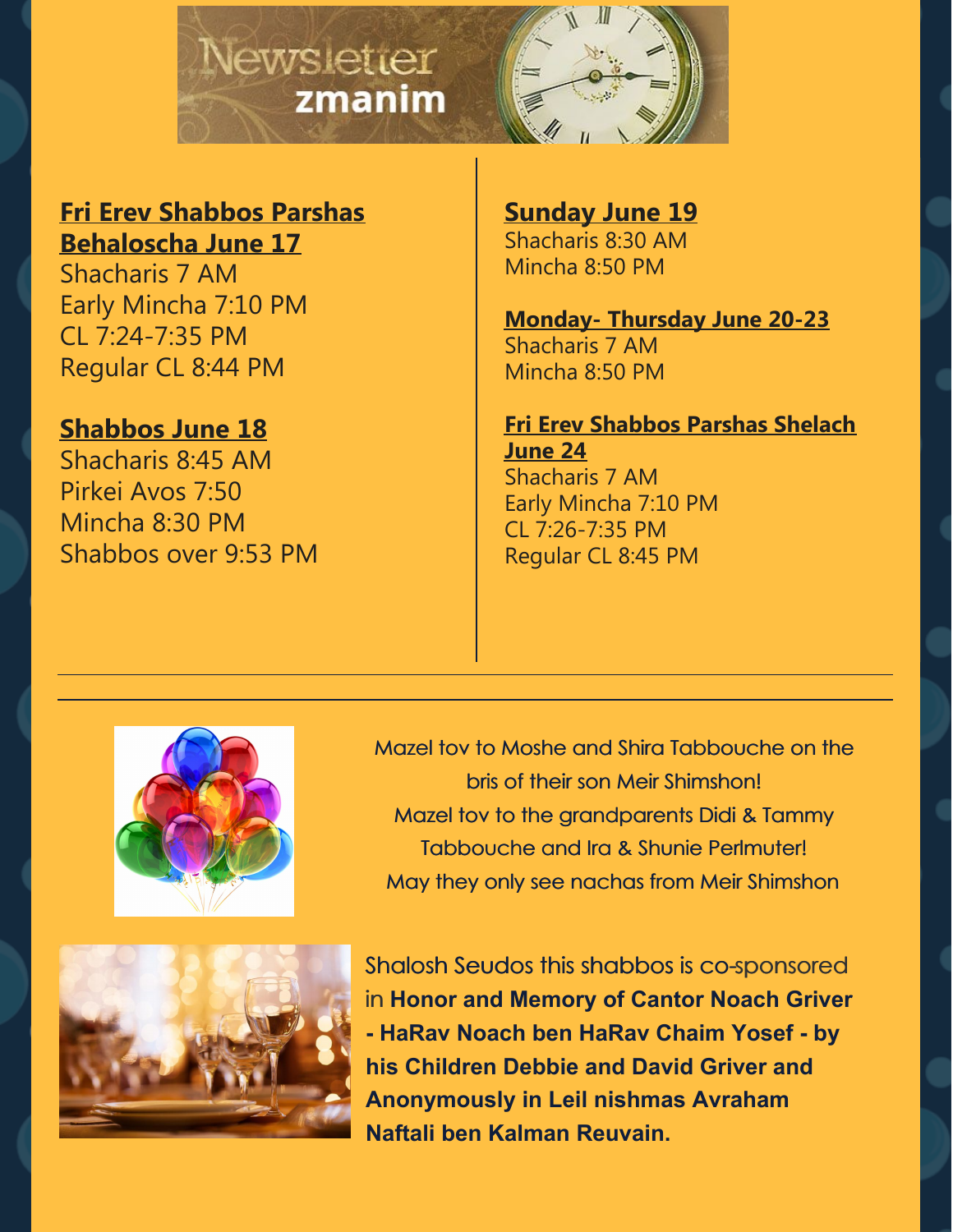



*Sponsor a Kiddush at KI Basic-\$200 Upgraded-\$350 Shalosh Suedah: \$125.00*

**Kenesseth Israel Congregation|952-920-2183| office@kenessethisrael.org**